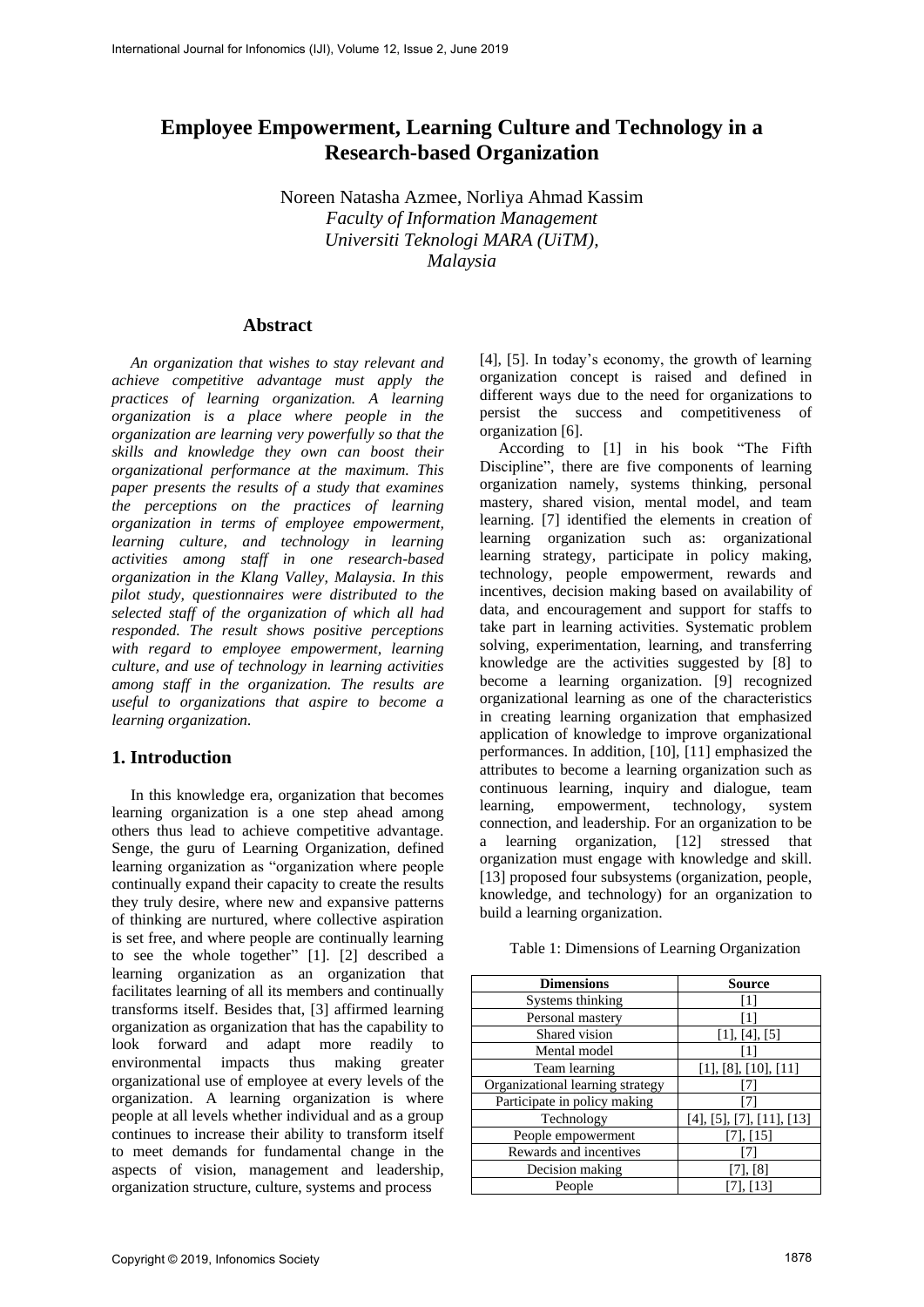| Knowledge    | [12] [13] |
|--------------|-----------|
| $--min$      | v         |
| $\mathbf{A}$ | $\cdot$   |

Organizations that are learning organizations encourage learning for all members. Learning is the key to success in today's organization. Hence, the organizations must apply the practices of learning organization such as in terms of employee empowerment, learning culture, and technology thus enable the organization to be nurtured as a learning organization so as to become competitive in the challenging environment. Thus, this study aims to find out whether learning organization is being practiced in a research-based organization. Specifically, the objectives of this study are as follows:

- To examine whether the staff of the organization are aware of their organization being a learning organization
- To identify the facilities that support learning activities
- To determine staff's perception whether their organization is practicing the learning organization in terms of employee empowerment, learning culture and technology in their organization

# **2. Literature Review**

## **2.1. Employee Empowerment**

According to [7], [15] empowerment is one attributes of learning organization. Empowerment is "the process of gaining freedom and power to do what you want or to control what happens to you" [14]. One way for employee to gain empowerment is to upgrade their knowledge [13, 15] such as enroll courses or training modules that can improve their daily tasks. [16] described that empowerment allows employee to participate in decision making and power sharing. In a previous study by [17], they identified the role of empowerment in a learning organization that employee at each levels are involved and can have empowerment on decision making but it is not promised that this attribute can increase in learning activities. In addition, learning culture in an organization empowers employee to accomplish dramatically improved results compared to traditional organizations [18]. [19] stated that leader's action shape the structure, decision-making process and teamwork in an organization. In learning organization, good leaders encourage teamwork, empowerment and risk-taking [20]. In addition, [21] highlighted that leaders in learning organizations must empower their staffs to participate in the organization's goal. According to [22], empowerment is important in a learning environment. Employee in the lower ranks of an organization will be encouraged and motivated to

form learning culture. In addition, [23] discovered that participation of employee in learning activities depends on roles, culture, styles of leadership, individual willingness, and organization structure.

# **2.2. Learning Culture**

Learning is not limited to an individual but it comprises the entire organization which leads to the term 'learning organization'. Learning culture is important in organization and learning can be cultivated [12]. They also mentioned that the commitment of learning must have full support from the top management, where people at all levels were encouraged to learn, develop and point out their ideas. Moreover, [24] asserted that to have a proactive learning culture, an organization obliges expenditure of time and resources. They also identified some key contributors to adopt learning culture in organization such as: performance, aging workforce, distributed workforce, best solutions, and development of organization. [25] presented the benefits of learning culture in organization that comprises of filling the skills gap, better employee productivity, and create career development. A study by [26] confirmed that employees that have accessed to learning opportunities performed effectively in their organization.

# **2.3. Technology**

The use of technology has brought paradigm shift in learning organization. Technology is the most powerful factor to formulate and carry out the business strategies in organization [27]. A study undertaken by [28] revealed that technology facilitates the way of learning and gaining knowledge among the staff. [13] stressed the power of technology in learning organization such as:

- To strengthen organizational identity,
- To build and sustain the communities of learning
- To keep employee, clients and others informed and aware of company development
- To encourage innovation and creativity
- To share and learn the best practices
- To enable staff to identify internal sources of expertise.

The study conducted by [27] also determined the relationship between technology practices, organizational learning, firm innovation and firm performance in the competitive environment resulting these variables as key components to improve innovation that provides high organization performance.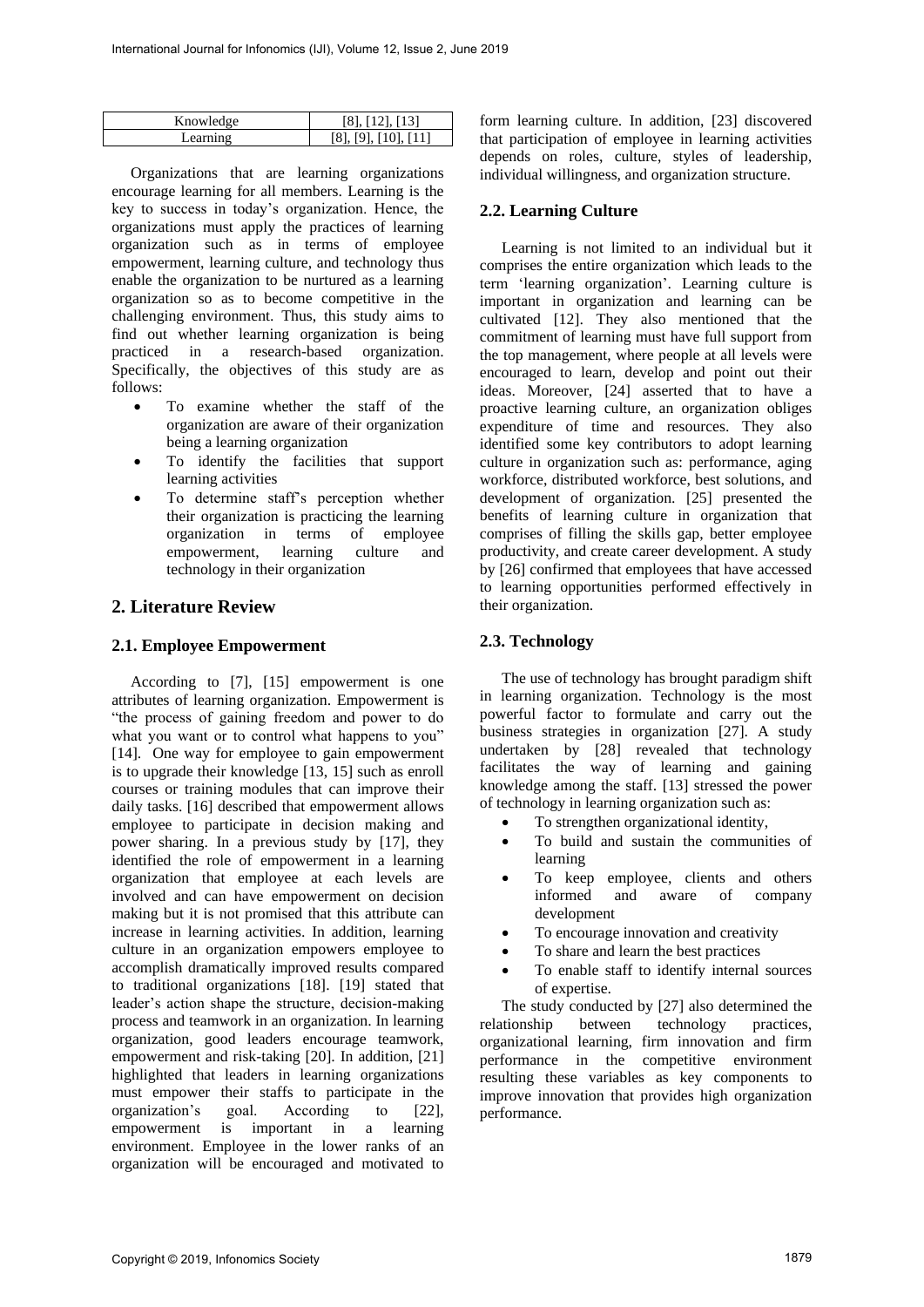# **3. Research Methodology**

In this pilot study, the actual respondents were selected randomly among all levels of staff in three departments in one research-based organization in the Klang Valley, Malaysia. A total of twenty staff from all levels in the organization were chosen as the sample of the study. This study employed the survey method and using questionnaire as the instrument. The questionnaire was designed to examine staff's perceptions on the learning organization's aspects on employee empowerment, learning culture, and technology which are being practiced in the organization. The items in the questionnaire was designed on a 1 (strongly disagree) to 5 (strongly agree) Likert scale. Questionnaires were distributed to the twenty respondents and all returned the questionnaires. After the questionnaires were returned by the respondents, data analysis process was conducted. Descriptive statistics including frequency and percentage were performed.

## **4. Findings**

#### **4.1. Demographic Profile**

The respondents were made up of a larger proportion (50%) that came from the middle management, 25% from the senior management while the remaining 15% and 10% came from the lower management and non-management technical/ professional respectively. On the educational experience of the respondents, almost half (45%) had a bachelor degree, a quarter (25%) obtained a diploma and 20% had SPM/STPM. A small proportion (5%) of the respondents had a master's degree.

## **4.2. Awareness in Learning Organization**

This section reveals the respondents awareness regarding their organization being a learning organization. As shown in Table 2, majority (85%) of the respondents were aware that their organization is a learning organization while only 15% respondents were not aware of it. The largest proportion (85%) of the respondents knew that some kinds of learning activities had taken place in their organization while the remaining 15% were not aware about it. All (100%) of respondents agreed that learning activities is important in their organization. Majority (85%) of the respondents agreed that their organization is concerned about learning compared to only 15% who did not agree to it.

Table 2: Awareness in Learning Organization

| <b>Statements</b>                       | Yes       | N <sub>0</sub> |
|-----------------------------------------|-----------|----------------|
| I am aware that my organization is a    | 17        | $\mathcal{R}$  |
| learning organization                   | (85%)     | (15%)          |
| I know that learning activities have    | 17        |                |
| taken place in my organization          | (85%)     | (15%)          |
| I feel learning activities is important | 20        |                |
| in my organization                      | $(100\%)$ |                |
| My organization is concerned about      | 17        |                |
| learning activities                     | (85%)     | 15%            |

Note: n=20

#### **4.3. Facilities to Support Learning Activities**

Respondents were also asked about their usage of facilities that were provided in their organization to support learning activities. Respondents were allowed to choose more than one answer. The result as depicted in Table 3 shows that all (100%) respondents used meeting room as a facility to support learning activities, 85% used KM portal, 70% used newsletter, 50% did discussion while the remaining 30% used bulletin to support their learning activities in the organization.

Table 3: Facilities to Support Learning Activities

| Facilities provided in my organization | <b>Frequency</b> |
|----------------------------------------|------------------|
| to support learning activities         |                  |
| Meeting room                           | 20 (100%)        |
| KM portal                              | 17 (85%)         |
| Newsletter                             | 14 (70%)         |
| Discussion                             | 10 (50%)         |
| <b>Bulletin</b>                        | 6(30%)           |

## **4.4. Perceptions on Employee Empowerment in Organization**

Respondents were asked to indicate their perceptions regarding employee empowerment using a Likert Scale of 1-Strongly Disagree, 2-Disagree, 3- Not Sure, 4-Agree, and 5-Strongly Agree. Table 4 illustrates the result on the perceptions of respondents regarding the practice of employee empowerment in the organization. It can be seen that 30% and 40% of the respondents strongly agreed and agreed respectively that their leader empowered staff to participate in organizational goal although 30% were not sure about it. Their leader also allowed staff to participate in decision-making process with 35% agreed and 20% strongly agreed, respectively. However, a bigger proportion (45%) were not sure about it. Respondents were also positive about their leader in encouraging delegation of works to lower staff where 45% agreed and another 40% strongly agreed with the statement. Only a small proportion (15%) was unsure that their leader encouraged delegation of works to the lower staff. The result also found that 45% of the respondents agreed that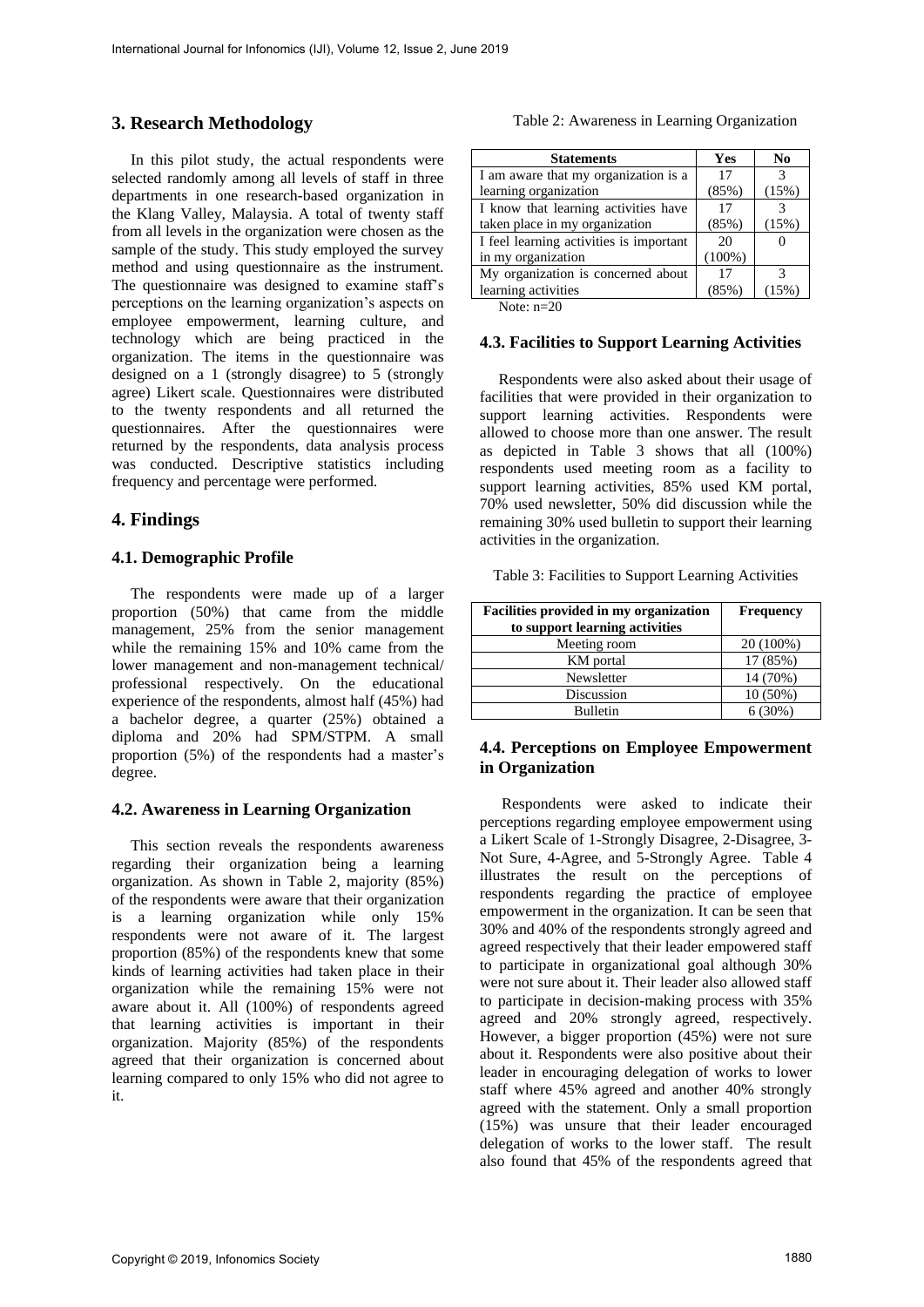their organization expected leadership practices to staff at all levels, 35% respondents were not sure while 20% strongly agreed with the statement.

Table 4: Employee Empowerment in Organization

|    | <b>Statements</b> | <b>SD</b> | D              | N     | A     | <b>SA</b>                |
|----|-------------------|-----------|----------------|-------|-------|--------------------------|
| 1. | Mv<br>leader      | 0         | 0              | 6     | 8     | 6                        |
|    | empowers          |           |                | (30%) | (40%) | (30%)                    |
|    | staff<br>to       |           |                |       |       |                          |
|    | participate<br>in |           |                |       |       |                          |
|    | organization      |           |                |       |       |                          |
|    | goal              |           |                |       |       |                          |
| 2. | My<br>leader      | 0         | $\overline{0}$ | 9     | 7     | $\overline{\mathcal{A}}$ |
|    | allows staff to   |           |                | (45%) | (35%) | (20%)                    |
|    | participate in    |           |                |       |       |                          |
|    | decision-         |           |                |       |       |                          |
|    | making            |           |                |       |       |                          |
| 3. | leader<br>My      | 0         | $\overline{0}$ | 3     | 9     | 8                        |
|    | encourages        |           |                | (15%) | (45%) | (40%)                    |
|    | delegation of     |           |                |       |       |                          |
|    | work to lower     |           |                |       |       |                          |
|    | staff             |           |                |       |       |                          |
| 4. | My                | 0         | $\overline{0}$ | 7     | 9     | $\overline{4}$           |
|    | organization      |           |                | (35%) | (45%) | (20%)                    |
|    | expected          |           |                |       |       |                          |
|    | leadership        |           |                |       |       |                          |
|    | practices<br>to   |           |                |       |       |                          |
|    | staff at<br>all   |           |                |       |       |                          |
|    | levels            |           |                |       |       |                          |

Note: SA=Strongly Disagree; D=Disagree; N=Not Sure; A=Agree; SA=Strongly Agree

### Note:  $n=20$

## **4.5. Perceptions on Learning Culture in Organization**

Respondents were asked to indicate their perceptions regarding learning culture in their organization using a Likert scale of 1-Strongly Disagree, 2-Disagree, 3-Not Sure, 4-Agree and 5- Strongly Agree. The result as portrayed in Table 5 reveals that 55% of the respondents agreed that their top management supported the vision of a learning organization, 30% strongly agreed while the remaining 15% were not sure. Almost half (45%) of the respondents agreed that their organization had rewarded staff who took the initiative to learn. On the other hand, 40% of the respondents did not agree while only 15% choose strongly agree. Majority (65%) of the respondents agreed that their organization had motivated or encouraged staff in learning while 25% of the respondents strongly agreed. Only a small proportion (10%) of the respondents were not sure. Half (50%) of the respondents strongly agreed and another 45% agreed that their organization shared knowledge with each other, respectively. The remaining 5% of the respondents were not sure.

#### Table 5: Learning Culture in Organization

|    | <b>Statements</b> | <b>SD</b>      | D              | N     | A           | <b>SA</b> |
|----|-------------------|----------------|----------------|-------|-------------|-----------|
| 1. | Top               | $\theta$       | $\overline{0}$ | 3     | 11          | 6         |
|    | management        |                |                | (15%) | (55%)       | (30%)     |
|    | supports<br>the   |                |                |       |             |           |
|    | vision of<br>a    |                |                |       |             |           |
|    | learning          |                |                |       |             |           |
|    | organization      |                |                |       |             |           |
| 2. | My                | $\overline{0}$ | $\overline{0}$ | 8     | 9           | 3         |
|    | organization      |                |                | (40%) | (45%)       | (15%)     |
|    | rewards<br>staff  |                |                |       |             |           |
|    | taking<br>for     |                |                |       |             |           |
|    | initiative<br>in  |                |                |       |             |           |
|    | learning          |                |                |       |             |           |
| 3. | My                | $\theta$       | $\theta$       | 2     | 13          | 5         |
|    | organization      |                |                | (10%) | (65%)       | (25%)     |
|    | motivates<br>or   |                |                |       |             |           |
|    | encourages        |                |                |       |             |           |
|    | staffs<br>in      |                |                |       |             |           |
|    | learning          |                |                |       |             |           |
| 4. | My                | $\theta$       | $\theta$       | 1     | 9           | 10        |
|    | organization      |                |                | (5%)  | (45%)       | (50%)     |
|    | encourages        |                |                |       |             |           |
|    | sharing<br>of     |                |                |       |             |           |
|    | knowledge         |                |                |       |             |           |
|    | with<br>each      |                |                |       |             |           |
|    | other's           |                |                |       |             |           |
|    | Note: SA=Strongly |                | Disagree;      |       | D=Disagree; | $N=Not$   |

Sure; A=Agree; SA=Strongly Agree Note:  $n=20$ 

## **4.6. Perceptions on Technology in Organization**

Respondents were asked to indicate their perceptions regarding learning culture in their organization using a Likert scale of 1-Strongly Disagree, 2-Disagree, 3- Not Sure, 4-Agree and 5-Strongly Agree. Statements based on technology used in learning activities were measured using 4 statements and the result is presented in Table 6. It can be seen that more than half (55%) of the respondents agreed that staff made frequent use of tools, methods and approaches for learning and collaborating with others, while 25% responded were not sure. On the other hand, 20% of the respondents strongly agreed with the statement. Majority of the respondents felt strongly agreed and agreed that an effective tool helps them in learning activities with 55% and 40% respectively. However, the remaining 5% were not sure about that statement. Moreover, half (50%) of the respondents agreed that technology helped them to improve communication between staff in all levels. On the other hand, 40% were not sure while a small proportion (10%) of the respondents strongly agreed about it. Lastly, respondents were asked whether technology was successfully used to enable staff to identify internal sources of expertise. The result showed that both 40% strongly agreed and agreed respectively with 20% of the respondents who were not sure.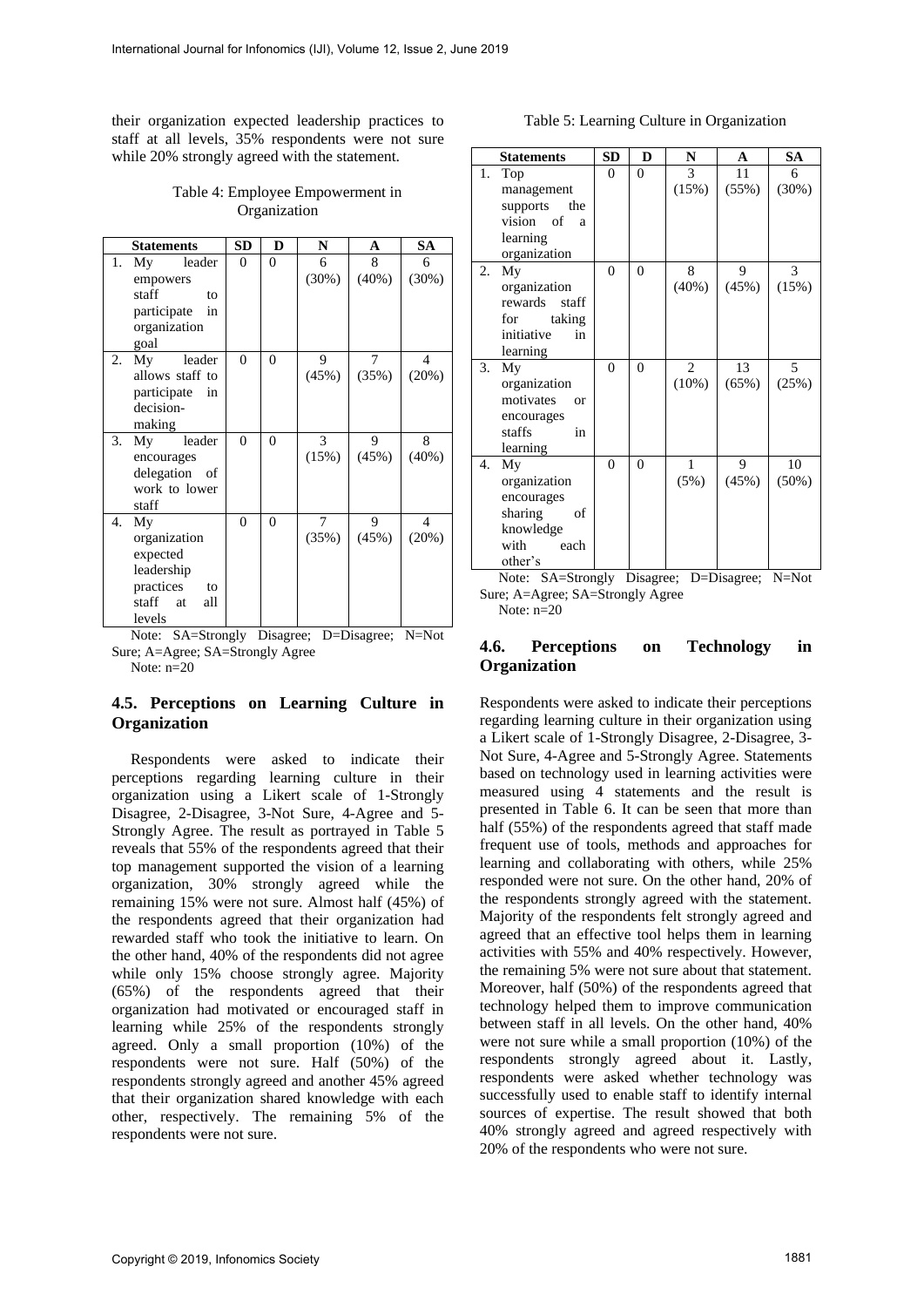| <b>Statements</b>   | <b>SD</b> | D        | N              | A              | <b>SA</b> |                |
|---------------------|-----------|----------|----------------|----------------|-----------|----------------|
| 1.<br>Staff         | make      | $\theta$ | $\theta$       | $\overline{5}$ | 11        | 4              |
| frequent            | use       |          |                | (25%)          | (55%)     | (20%)          |
| of                  | tools.    |          |                |                |           |                |
| methods, and        |           |          |                |                |           |                |
| approaches          |           |          |                |                |           |                |
| for                 | leaning   |          |                |                |           |                |
| and                 |           |          |                |                |           |                |
| collaborating       |           |          |                |                |           |                |
| with others.        |           |          |                |                |           |                |
| 2.<br>Effective     |           | $\theta$ | $\overline{0}$ | 1              | 8         | 11             |
| technology          |           |          |                | (5%)           | $(40\%)$  | (55%)          |
| helps me            | in        |          |                |                |           |                |
| learning            |           |          |                |                |           |                |
| activities          |           |          |                |                |           |                |
| 3.<br>Technology    |           | $\theta$ | $\theta$       | 8              | 10        | $\overline{c}$ |
| helps me            | to        |          |                | (40%)          | $(50\%)$  | (10%)          |
| improve             |           |          |                |                |           |                |
| communicatio        |           |          |                |                |           |                |
| n                   | between   |          |                |                |           |                |
| staff               | in<br>all |          |                |                |           |                |
| levels              |           |          |                |                |           |                |
| Technology is<br>4. |           | $\theta$ | $\theta$       | $\overline{4}$ | 8         | 8              |
| successfully        |           |          |                | (20%)          | (40%)     | (40%)          |
| used to enable      |           |          |                |                |           |                |
| staff               | to        |          |                |                |           |                |
| identify            |           |          |                |                |           |                |
| internal            |           |          |                |                |           |                |
| sources             | of        |          |                |                |           |                |
| expertise           |           |          |                |                |           |                |

Legend: SA=Strongly Disagree; D=Disagree; N=Not Sure; A=Agree; SA=Strongly Agree

Note:  $n=20$ 

# **5. Discussion and Conclusion**

This study found that majority of the respondents were aware that the organization had the attributes of a learning organization and all felt that learning activities were important in their organization. They also agreed that people are practicing the three components of learning organization (employee empowerment, learning culture, and technology in learning activities) in the organization. The organization has provided learning facilities to support learning activities in the organization. Meeting room can be utilized as a place for employee to conduct training and brainstorming. The activities involve face-to-face interaction among employees and trainers thus can generate ideas and solve the issues faced by the departments and specifically the organization. The way of learning has been shifted with the advancement of technology in the 21st century. KM portal is a platform that provides a uniform interface of learning. Employees no longer need to sit in a room to learn but they can aid sharing and collaborate with colleagues virtually. On learning culture, majority of the respondents agreed that their organization had motivated or

encouraged staff in learning. Regarding employee empowerment, almost half of the respondents agreed that their leader had encouraged delegation of works to lower staff and expected leadership practices to staff at all levels. Concerning the technology in learning activities, majority of the respondents felt strongly agreed that an effective tool had helped them in learning activities. Overall, the result had shown positive perceptions with regard to learning culture, people empowerment and use of technology in learning activities among staff in the organization. This pilot study was based on data from only one research-based organization, hence the results should not be generalized to other organizations. In the future, studies should use a larger representative sample with respondents randomly selected from the targeted population of organizations. The items in the instrument should also include more dimensions on the practices of learning organizations namely, leadership, communication, policies and processes, and people. The results are useful to organizations that aspire to become a learning organization whereby people are learning continuously to create, acquire, share, and apply the knowledge and thus, competitive advantage and organizational performance are maximized.

## **6. References**

[1] P. M. Senge, *The Fifth Discipline: The Art and Practice of the Learning Organization*. New York: Currency Doubleday, 1990.

[2] M. Pedler, J. Burgoyne, and T. Boydell, *The Learning Company*. London: McGraw-Hill, 1991.

[3] M. J. Marquardt, *Building the Learning Organization: A System Approach to Quantum Improvement and Global Success*. New York, McGraw-Hill, 1996.

[4] S. Ratner, *Emerging Issues in Learning Communities*. St. Albans, Vermont: Yellow Wood Associates, 1997.

[5] J. Redding. "Hardwiring the Learning Organization" Training & Development, pp. 61-67, 1997.

[6] N. A. Kassim, *Learning Organization in Malaysian University Libraries an Exploration*. Shah Alam, Malaysia: UiTM Press, 2010.

[7] D. Meggison and M. Pedler, *Self-development: A Facilitator's Guide*. London: McGraw-Hill, 1992.

[8] D. A. Gavin, "Building a Learning Organization", Harvard Business Review, 1993. https://hbr.org/1993/07/building-a-learning-organization

[9] K. A. S. Abdullah and N. A. Kassim, *Organizational Learning in Learning Organization.* Shah Alam, Malaysia: UiTM Press, 2010.